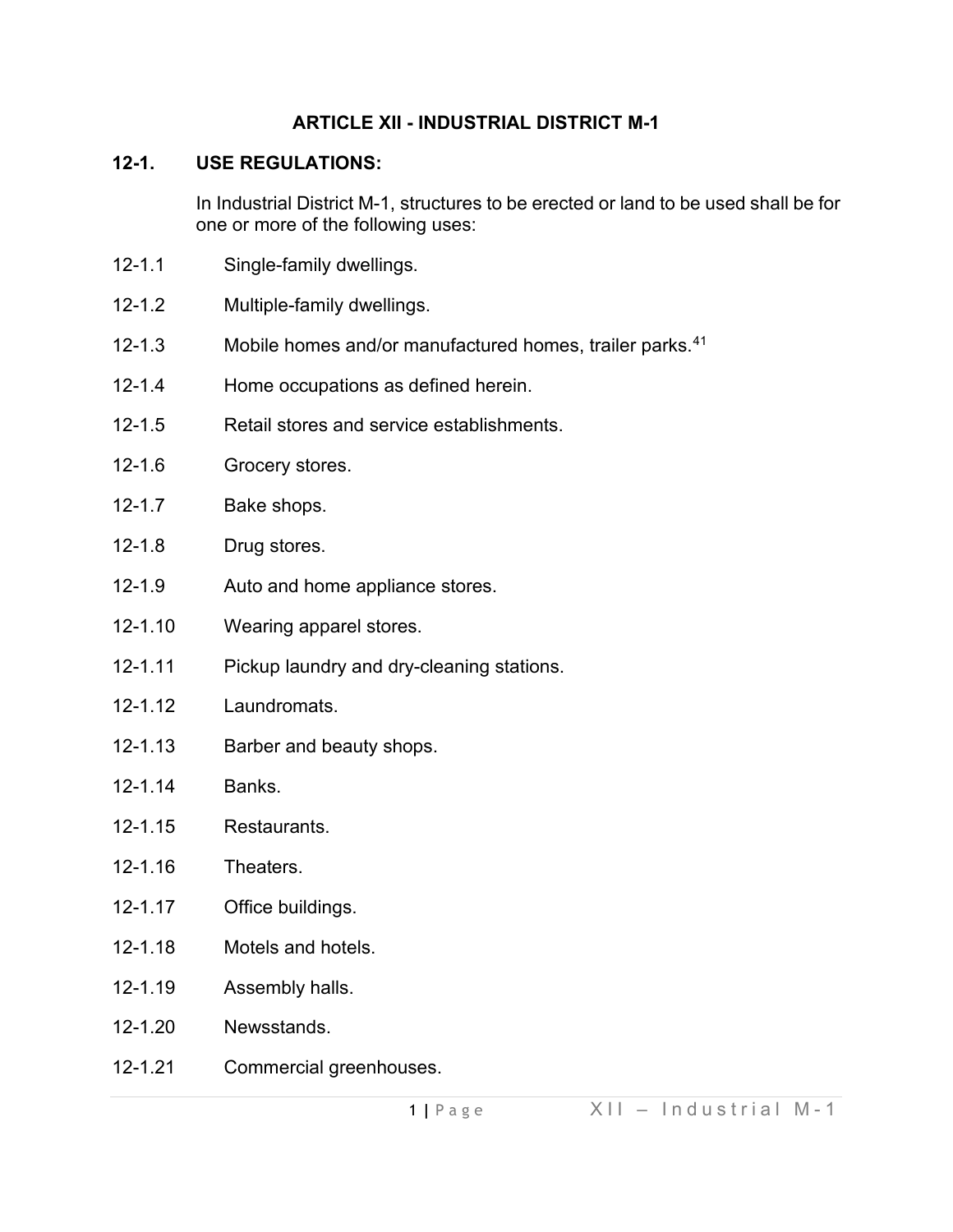- 12-1.22 Clubs and lodges.
- 12-1.23 Funeral homes; crematoriums as an ancillary use to funeral homes.<sup>[104](#page-7-1)</sup>
- 12-1.24 Service stations (with major repair under cover).
- 12-1.25 Auto garages, sales, and services.
- 12-1.26 Automobile assembling, painting, upholstering, repairing, rebuilding, reconditioning, body and fender work, truck repairing or overhauling, tire retreading or recapping, or battery manufacturing.
- 12-1.27 Retail and wholesale lumber and building supply including planing mill.
- 12-1.28 Retail and wholesale plumbing and electrical supply.
- 12-1.29 Machinery sales and service.
- 12-1.30 Newspaper offices and printing plants.
- 12-1.31 Wholesale businesses, storage warehouses.
- 12-1.32 Retail or wholesale distribution of gasoline and fuel oil.
- 12-1.33 Retail or wholesale distribution of liquified petroleum gas.
- 12-1.34 Blacksmith shop, welding, or machine shop.
- 12-1.35 Medical and dental supplies and appliance stores.
- 12-1.36 Laboratories -- pharmaceutical and/or medical.
- 12-1.37 Building materials sales yards, plumbing supplies storage.
- 12-1.38 Coal and wood yards, lumber yards, feed, and seed storage.
- 12-1.39 Contractor's equipment storage yard or plant, or rental of equipment commonly used by contractors.
- 12-1.40 Truck terminals.
- 12-1.41 Cabinet, furniture, and upholstery shops.
- 12-1.42 Draying, freighting, or trucking yard or terminal.
- 12-1.43 Assembly of electrical appliances, electronic instruments and devices, radios, and phonographs. Also, the manufacture of small parts, such as coils, condensers, transformer, and crystal holders.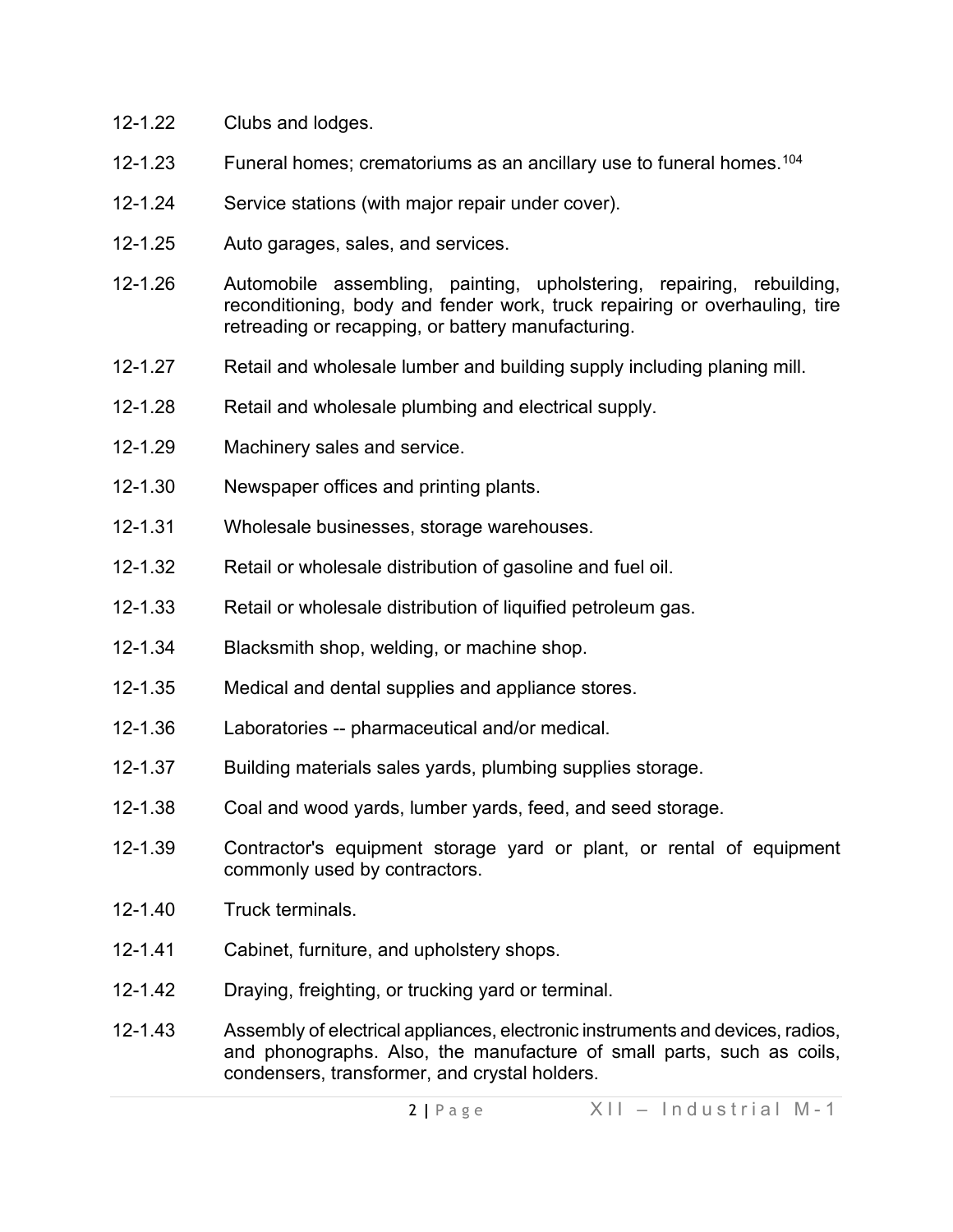- 12-1.44 Manufacture, compounding, processing, packaging, or treatment of such products as bakery goods, candy, cosmetics, dairy products, drugs, perfumes, pharmaceuticals, perfumed toilet soap, toiletries, and food products.
- 12-1.45 Manufacture, compounding, assembling or treatment of articles of merchandise from the following previously prepared materials: bone, cellophane, canvas, cloth, cork, feathers, felt, fiber, fur, glass, hair, horn, leather, paper, plastic, precious or semiprecious metals or stone, shell, straw, textiles, tobacco, wood, yard, and paint.
- 12-1.46 The manufacture, storage or handling of products that are not likely to be dangerous or offensive because of odor, dust, fire, explosion, or other reasons, and which employ processes or equipment that do not produce objectionable noise, vibration, smoke, gas, wastes, or the like.
- 12-1.47 Recycling facilities are permitted if operations are housed or protected by permanent opaque building structures enclosed on all sides and the top.<sup>3[9](#page-7-2)</sup>
- 12-1.48 Manufacture of pottery and figurines or other similar ceramic products, using only previously pulverized clay, and kilns fired only by electricity or gas.
- 12-1.49 Manufacture of musical instruments, toys, novelties and rubber and metal stamps.
- 12-1.50 Textile mills.
- 12-1.51 Boat building.
- 12-1.52 Stone works.
- 12-1.53 Veterinary or dog or cat hospital, kennels.
- 12-1.54 Hospitals, general.
- 12-1.55 Other retail and wholesale businesses similar to those listed.
- 12-1.56 Public or semi-public uses, such as, schools, churches, libraries, garages, shops and equipment and materials storage yards, and private schools.<sup>[3](#page-7-3)</sup>
- 12-1.57 Public or community operated playgrounds, parks, and similar recreational facilities.
- 12-1.58 Public utilities: shops and storage yards, booster or relay stations, transformer substations, transmission lines and towers, and other facilities for the provision and maintenance of public utilities, including railroads and facilities, and water and sewerage installations.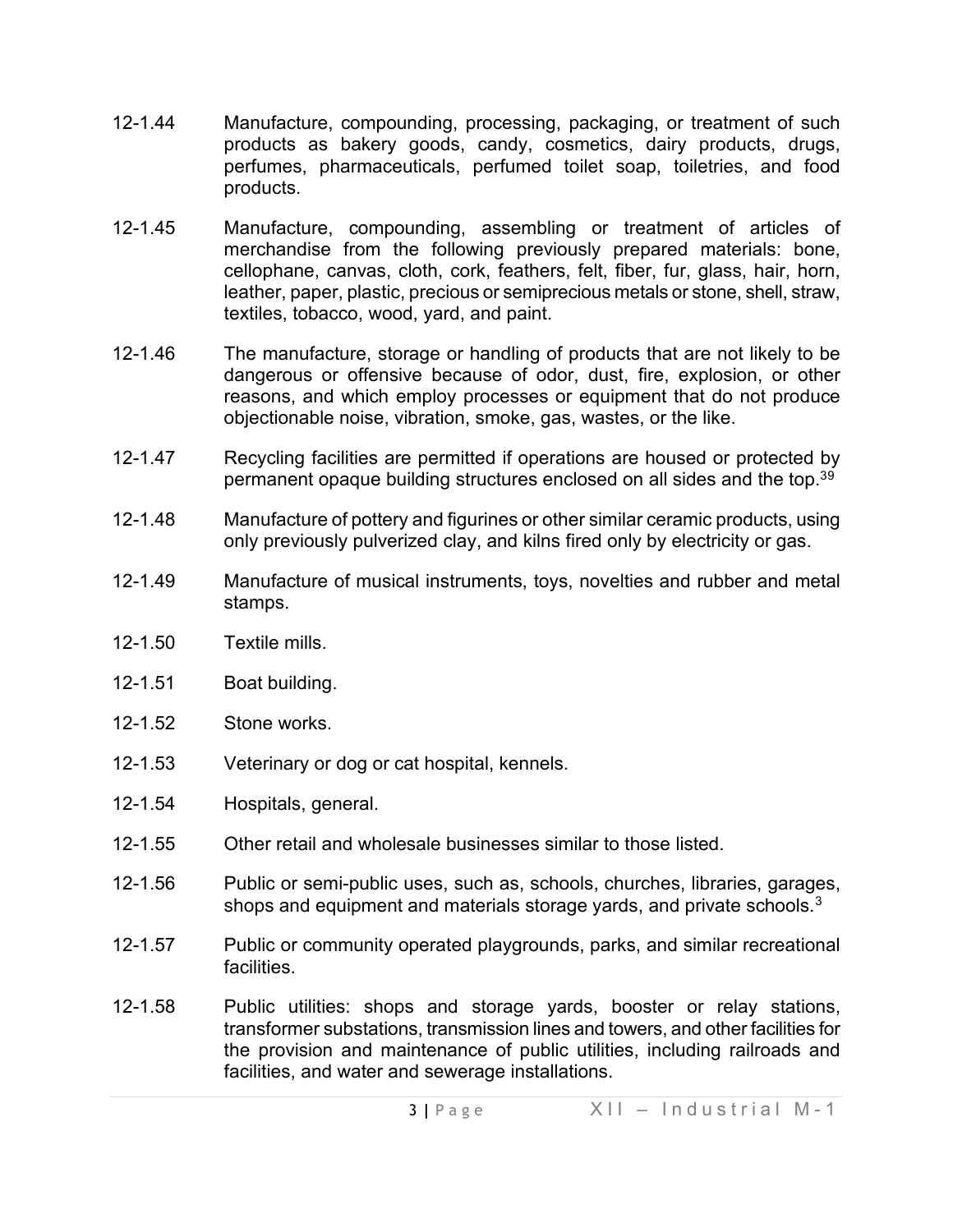- 12-1.59 Accessory buildings, structures, and/or apparatus permitted as defined; however, garages, carports or other accessory structures attached to the main building shall be considered part of the main building. No accessory building may be closer to any property line as provided hereinafter, with exception that this shall not apply to an alley line. Accessory buildings are permitted in rear yards only. The total ground area occupied by accessory buildings may not exceed twenty-five percent (25%) of the rear yard area. Accessory buildings on corner lots may not be closer to the street line than the minimum side yard for a dwelling on such lots.4[0](#page-7-4)
	- A. Accessory buildings used as provided herein in conjunction with a residential dwelling which has an eave height of twelve (12) feet or more shall be located not less than ten (10) feet from any party lot line; accessory buildings with an eave height of eight feet six inches (8'6") but less than twelve (12) feet shall be located not less than five (5) feet from any party lot line; accessory buildings with an eave height of less than eight feet six inches (8'6") shall be located not less than three (3) feet from any party lot line; eave height is measured from the ground to the eave of the roof. $32$  $32$
	- B. Semi-trailers shall be permitted as defined in the Definitions section of this ordinance  $57$
	- C. Semi-trailers which are licensed shall be permitted as defined in the Definitions section of this ordinance.<sup>[57](#page-7-7)</sup>
	- D. Shipping containers shall be permitted as defined in the Definitions section of this ordinance.<sup>[57](#page-7-8)</sup> In Industrial Districts, shipping containers shall be permitted; however, they are subject to the screening requirements found in the zone where the container is located.[105](#page-7-9)
- 12-1.60 Signs permitted under Chapter 21 of this Ordinance regulating outdoor advertising.2[4](#page-7-10)
- 12-1.61 Off-street parking as required by this Ordinance.
- 12-1.62 Telecommunications Towers as regulated by Article XXII.4[9](#page-7-11)
- 12-1.63 Indoor archery range.<sup>[78](#page-7-12)</sup>
- 12-1.64 Indoor shooting range.<sup>[78](#page-7-13)</sup>
- 12-1.65 Brewery.<sup>[79](#page-7-14)</sup>
- 12-1.66 Brewery, Craft or Pub; Brewery, Micro. [79](#page-7-15)
- 12-1.67 Distillery; Distillery, Alcoholic Beverage. [79](#page-7-16)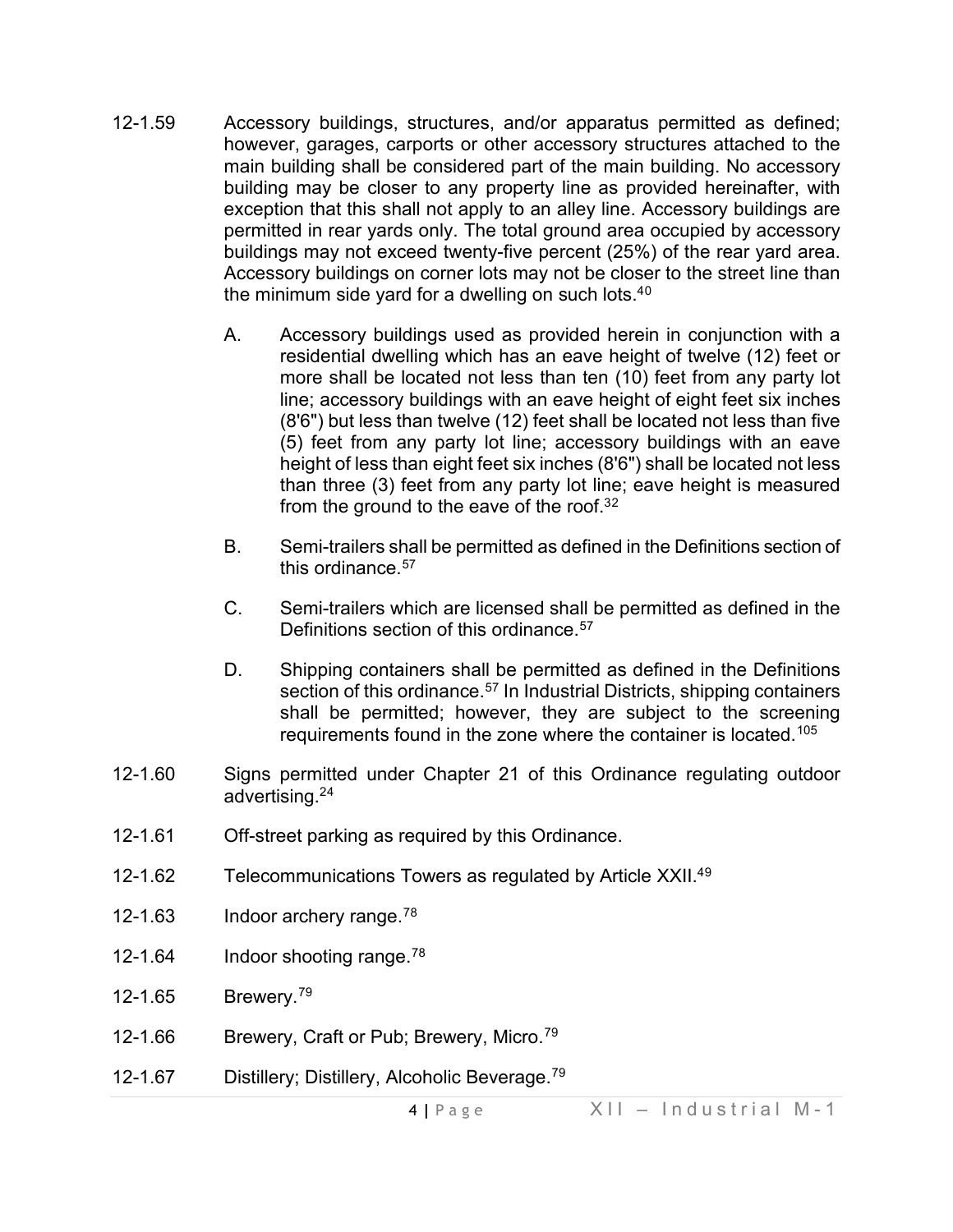- 12-1.68 Winery or Vineyard. [79](#page-7-17)
- 12-1.69 Self-service storage facility.<sup>[82](#page-7-18)</sup>
- 12-1.70 Small Wind Energy Systems.<sup>[85](#page-7-19)</sup>
- 12-1.71 Temporary Family Health Care Structure.<sup>[100](#page-7-20)</sup>
- 12-1.72 Dog Park. [101](#page-7-21)
- 12-1.73 Property Owner Scale Solar Collection Systems as defined in Article XXIV<sup>[107](#page-7-22)</sup>
- 12-1.74 Small Power Grid Scale Solar Energy Facilities as defined in Article XXIV<sup>[107](#page-7-23)</sup>
- 12-1.75 Large Power Grid Scale Solar Energy Facilities as defined in Article XXIV (only with special exception permit)<sup>[107](#page-7-24)</sup>

## **12-2. REQUIREMENTS FOR PERMITTED USES:**

- 12-2.1 Before a building permit shall be issued or construction commenced on any permitted use in this district, or a use permit issued for a new use, the plans, in sufficient detail to show the operations and processes, shall be submitted to the zoning administrator for study. Modifications of the plans may be required.
- 12-2.2 See Section 16-20 for general fencing and screening regulations.<sup>[105](#page-7-25)</sup>
- 12-2.3 Landscaping may be required within any established or required front setback area. The plans and execution must take into consideration traffic hazards. Landscaping may be permitted up to a height of three (3) feet, and to within fifty (50) feet from the corner of any intersecting streets. See Sections 16-6A, 16-6.1A, 16-6.2A, 16-6.3A, 16-6.4A, and 16-6.5A for parking area landscape requirements. See Section 16-16.3 for buffer yard requirements. See Section 16-18 for special landscape and site design regulations for sites located within an entrance corridor overlay district.<sup>[105](#page-7-26)</sup>
- 12-2.4 Sufficient area shall be provided to adequately screen permitted uses from adjacent business and residential districts and for off-street parking of vehicles incidental to the industry, its employees, and clients. See Sections 16-6A, 16-6.1A, 16-6.2A, 16-6.3A, 16-6.4A, and 16-6.5A for parking area landscape requirements. See Section 16-16.3 for buffer yard requirements. See Section 16-18 for special landscape and site design regulations for sites located within an entrance corridor overlay district.<sup>[105](#page-7-27)</sup>
- 12-2.5 Automobile graveyards and junk yards in existence at the time of the adoption of this Ordinance are to be considered as nonconforming uses. They shall be allowed up to three (3) years after adoption of this Ordinance in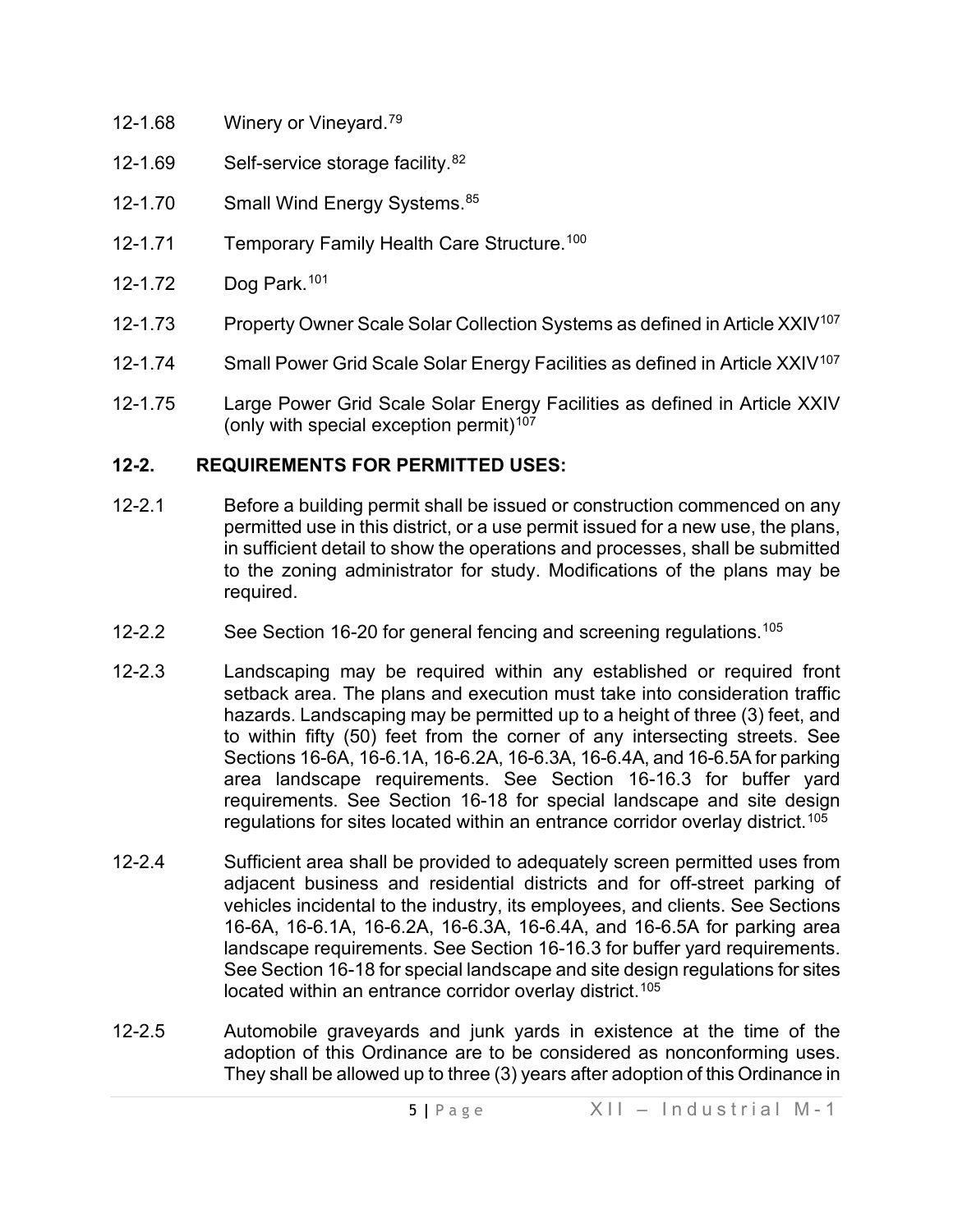which to completely screen on any open side. Screen fencing shall be a minimum height of eight (8) feet and shall conform to the requirements for a screen fence in Section 16-20.6 Chart 2. An open access control fence and an evergreen hedge of a minimum height of eight (8) feet may be substituted for the screen fence with approval of the Zoning Administrator.<sup>[105](#page-7-28)</sup>

12-2.6 **Trash and Refuse Storage:** For all industrial uses, business uses, all temporary lodging uses, all multi-family uses with five (5) or more units, all medical arts uses, and all public and semi-public uses, such as schools, churches, libraries, hospitals, and private schools, trash collection and storage areas, including dumpsters and other trash containers, shall be maintained in dumpster enclosures, as described in the chart found in Section 16-20.6. The Zoning Administrator may waive the dumpster enclosure requirement for small facilities if evidence is provided that an alternative trash removal system is provided.[105](#page-7-29)

## **12-3. AREA REGULATIONS:**

For permitted uses utilizing individual sewage disposal systems, the required area for any such use shall be approved by the health official. The administrator may require a greater area if considered necessary by the health official. For dwellings, the minimum lot area shall be the same as in Residential District R-3.[7](#page-7-30)

#### **12-4. SETBACK REGULATIONS:**

Buildings shall be located ten (10) feet or more from any street right of way which if fifty (50) feet or greater in width, or thirty-five (35) feet or more from the center line of any street right of way less than fifty (50) feet in width.<sup>[108](#page-7-31)</sup> This shall be known as the "setback line". The minimum setback for residences shall be the same as in Residential District R-3.[7](#page-7-32)

#### **12-5. FRONTAGE AND YARD REGULATIONS:**

For permitted uses, the minimum side yard adjoining or adjacent to a residential or agricultural district shall be ten (10) feet. The side yard of corner lots shall be twenty (20) feet or more. Off-street parking shall be in accordance with the provisions contained herein. For dwellings, the minimum side yard and rear yard shall be the same as in Residential District R-3.[7](#page-7-33) See Section 3-77 for 7-23-79 changes.

# **12-6. HEIGHT REGULATIONS:**

Buildings may be erected up to a height of seventy-five (75) feet. Chimneys, flues, cooling towers, flag poles, radio or communication towers or their accessory facilities not normally occupied by workers are excluded from this limitation. Parapet walls are permitted up to four (4) feet above the limited height of the building on which the walls rest. $67$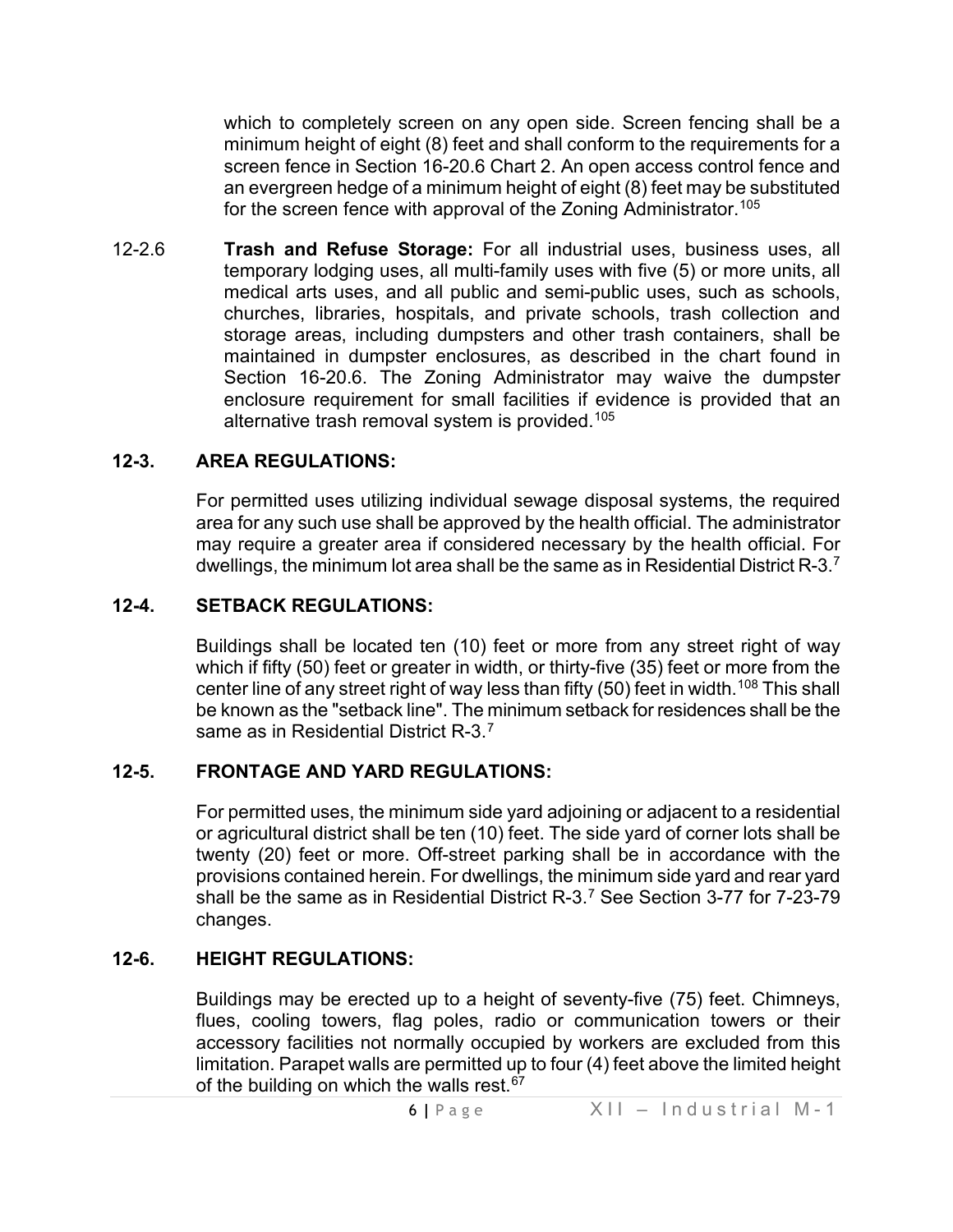# **12-7. COVERAGE REGULATIONS:**

Buildings or groups of buildings with their accessory buildings may cover up to seventy (70) percent of the area of the lot.